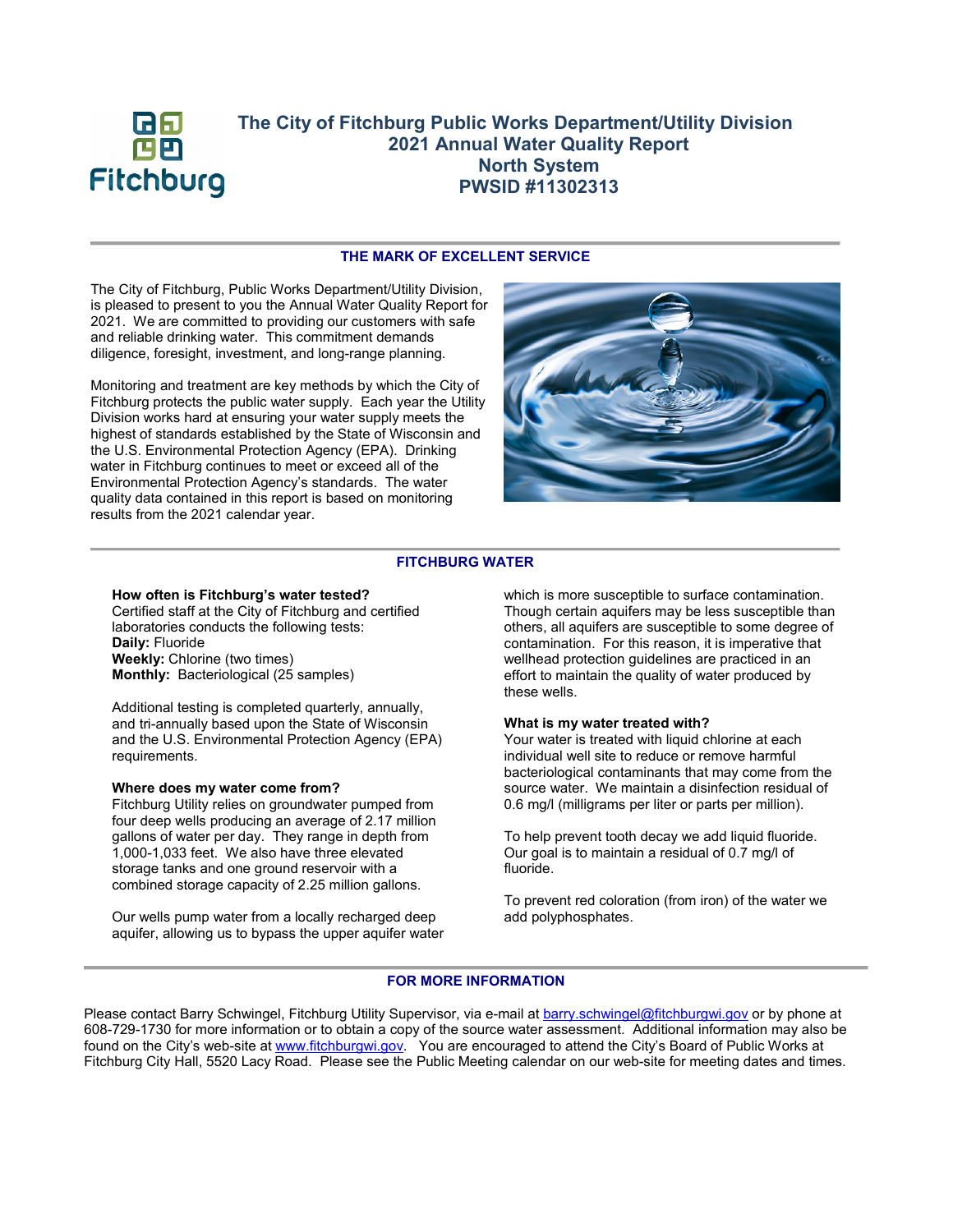# **MESSAGE FROM THE ENVIRONMENTAL PROTECTION AGENCY (EPA)**

Drinking water, including bottled water, may reasonably be expected to contain at least small amounts of some contaminants. The presence of contaminants does not necessarily indicate that water poses a health risk. More information about contaminants and potential health effects can be obtained by calling the EPA's safe drinking water hotline (800-426-4791).

Some people may be more vulnerable to contaminants in drinking water than the general population. Immuno-compromised persons such as persons with cancer undergoing chemotherapy, persons who have undergone organ transplants, people with HIV/AIDS or other immune system disorders, some elderly, and infants can be particularly at risk from infections. These people should seek advice about drinking water from their health care providers. EPA/CDC guidelines on appropriate means to lessen the risk of infection by cryptosporidium and other microbial contaminants are available from the EPA's safe drinking water hotline (800-426-4791).

The sources of drinking water, both tap water and bottled water, include rivers, lakes, streams, ponds, reservoirs, springs and wells. As water travels over the surface of the land or through the ground, it dissolves naturally occurring minerals, and in some cases, radioactive material, and can pick up substances resulting from the presence of animals or from human activity.

Contaminations that may be present in source water include: *Microbial contaminants*, such as viruses and bacteria, which may come from sewage treatment plants, septic systems, agricultural livestock operations and wildlife. *Inorganic contaminants*, such as salts and metals, which can be naturally occurring or result from urban stormwater runoff, industrial or domestic wastewater discharges, oil and gas production, mining or farming. *Pesticides and herbicides*, which may come from a variety of sources such as agriculture, urban stormwater runoff and residential uses. *Organic chemical contaminants*, including synthetic and volatile organic chemicals, which are byproducts of industrial processes and petroleum production, and can also come from gas stations, urban stormwater runoff and septic systems. *Radioactive contaminants*, which can be naturally occurring or be the result of oil and gas production and mining activities.

In order to ensure that tap water is safe to drink, the EPA prescribes regulations that limit the amount of certain contaminants in water provided by public water systems. FDA regulations establish limits for contaminants in bottle water, which shall provide the same protection for public health.

# **CONTAMINANT REPORTING**

The EPA and Wisconsin Department of Natural Resources (WDNR) establish the safe drinking water regulations that limit the amount of contaminants allowed in drinking water. The table below shows the concentrations of detected substances in comparison to the regulatory limits. Substances not detected are not included in the table.

Terms and units used in the Water Quality Table are identified and defined below:

**Maximum Contaminant Level (MCL):** The highest level of a contaminant that is allowed in drinking water. MCLs are set as close to the MCLGs as feasible using the best available treatment technology.

**Maximum Contaminant Level Goal (MCLG):** The level of a contaminant in drinking water below which there is no known or expected risk to health. MCLGs allow for a margin of safety.

**Action Level (AL):** The concentration of a contaminant which, if exceeded, triggers treatment or other requirements which a public water system shall follow.

**Unregulated Contaminants:** Those contaminants for which EPA has not established drinking water standards. The purpose of unregulated contaminant monitoring is to assist EPA in determining the occurrence of unregulated contaminants in drinking water and whether future regulation is warranted. Monitoring of unregulated contaminants is required by EPA.

**90TH Percentile:** 90% of samples are equal to or less than the number on the chart.

**Health Advisory Level (HAL):** The concentration of a contaminant which, if exceeded, poses a health risk and may requie a system to post a public notice.

**Secondary drinking water standards or Secondary maximum Contaminant Levels (SMCL):** SMCL for contaminants that affect taste, odor, or appearance of the drinking water. The SMCLs do not represent health standards.

#### **Units in the Table:**

**0**

nd = not detected at testing limits

ppb = parts per billion

ppm = parts per million

pCi/L = picocuries per liter – a measure of radioactivity

millirems/year =a measure of radiation absorbed by the body.

- ug/l = micrograms per liter
- mg/l = milligrams per liter

n/a = not applicable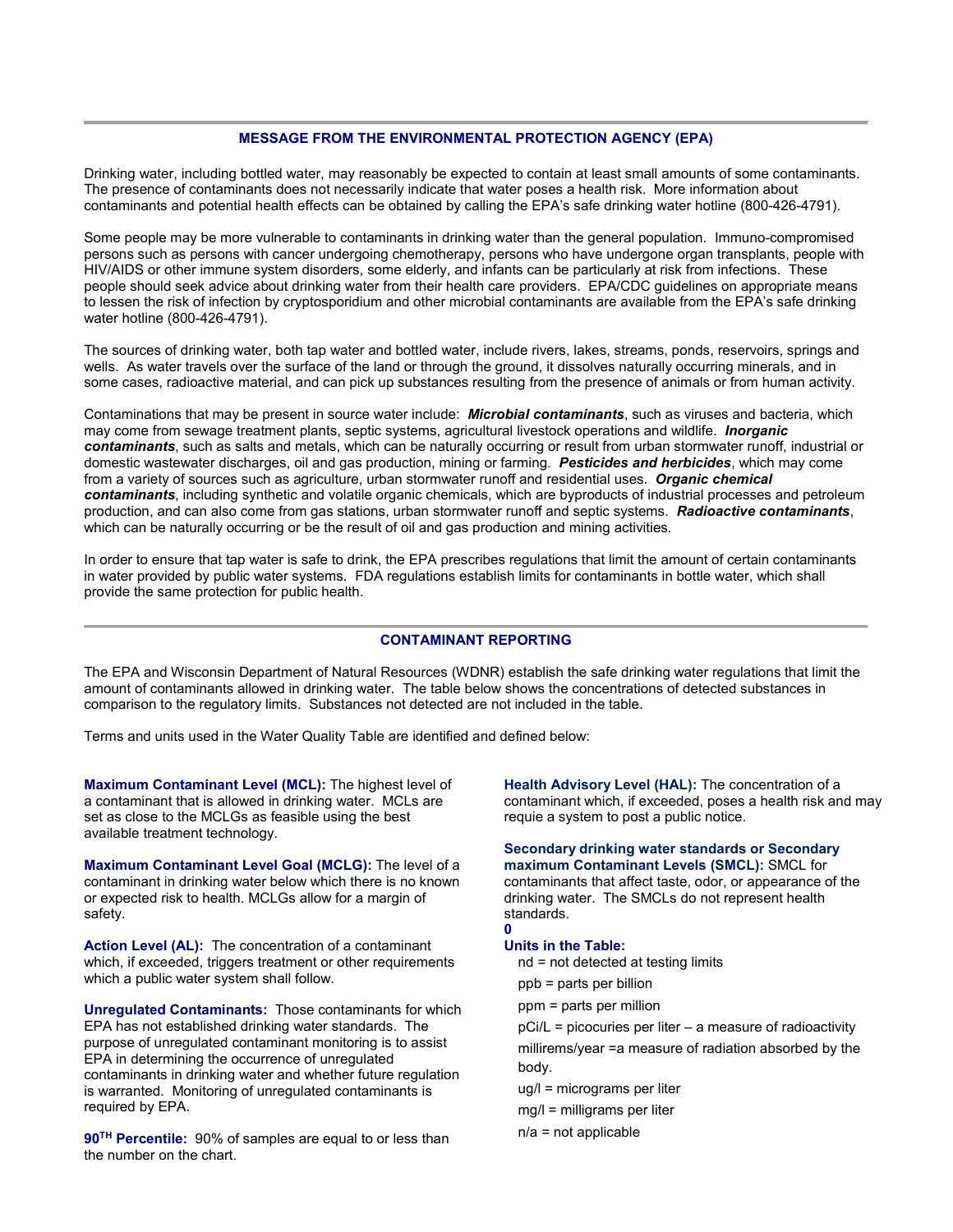# **WATER QUALITY**

Your water was tested for many contaminants last year. We are allowed to monitor for some contaminants less frequently than once a year. The following table lists only those contaminants which were in your water. If a contaminant was detected last year, it will appear in the following table without a sample date. If the contaminant was not monitored last year, but was detected within the last 5 years, it will appear in the table below along with the sample date.

| <b>CONTAMINANT</b>                   | <b>UNIT</b> | <b>MCL</b>     | <b>MCLG</b>    | <b>LEVEL</b><br><b>DETECTED</b> | <b>RANGE</b>                                         | <b>VIOLATION</b><br>(YES/NO) | **SAMPLING<br><b>DATE</b> | <b>POTENTIAL SOURCE OF</b><br><b>CONTAMINATION</b>                                                                                                 |
|--------------------------------------|-------------|----------------|----------------|---------------------------------|------------------------------------------------------|------------------------------|---------------------------|----------------------------------------------------------------------------------------------------------------------------------------------------|
|                                      |             |                |                |                                 | <b>Disinfection Byproducts</b>                       |                              |                           |                                                                                                                                                    |
| Haloacetic Acids (HAA5)              | ppb         | 60             | 60             | 3                               | 3                                                    | No                           |                           | By-product of drinking water chlorination                                                                                                          |
| <b>Total Trihalomethanes (TTHM)</b>  | ppb         | 80             | $\mathbf 0$    | 34.2                            | 34.2                                                 | No                           |                           | By-product of drinking water chlorination                                                                                                          |
| <b>Haloacetic Acids (HAA5)</b>       | ppb         | 60             | 60             | $\mathbf{1}$                    | $\mathbf{1}$                                         | No                           |                           | By-product of drinking water chlorination                                                                                                          |
| <b>Total Trihalomethanes (TTHM)</b>  | ppb         | 80             | $\Omega$       | 2.4                             | 2.4                                                  | No                           |                           | By-product of drinking water chlorination                                                                                                          |
| <b>Inorganic Contaminants</b>        |             |                |                |                                 |                                                      |                              |                           |                                                                                                                                                    |
| <b>Barium</b>                        | ppm         | 2              | $\overline{2}$ | 0.018                           | $0.01 - 0.018$                                       | No                           | 7/29/2020                 | Discharge of drilling wastes; Discharge<br>from metal refineries; Erosion of natural<br>deposits                                                   |
| Chromium                             | ppb         | 100            | 100            | $\mathbf{1}$                    | $0 - 1$                                              | No                           | 7/29/2020                 | Discharge from steel and pulp mills;<br>Erosion of natural deposits                                                                                |
| Copper                               | ppm         | $AL=1.3$       | 1.3            | 0.2800                          | 0 of 30<br>results were<br>above the<br>action level | No                           | 10/9/2020                 | Corrosion of household plumbing systems;<br>Erosion of natural deposits; Leaching from<br>wood preservatives                                       |
| <b>Fluoride</b>                      | ppm         | $\overline{4}$ | $\overline{4}$ | 0.1                             | $0.1 - 0.1$                                          | No                           | 7/29/2020                 | Erosion of natural deposits; Water additives<br>which promotes strong teeth; Discharge<br>from fertilizer and aluminum factories                   |
| Lead                                 | ppb         | $AL=15$        | $\mathbf 0$    | 3.00                            | 0 of 30<br>results were<br>above the<br>action level | No                           | 10/14/2020                | Corrosion of household plumbing systems;<br>Erosion of natural deposits                                                                            |
| <b>Nickel</b>                        | ppb         | 100            |                | 1.4000                          | $0.0000 -$<br>1.4000                                 | No                           | 7/29/2020                 | Nickel occurs naturally in soils, ground<br>water and surface water and is often used<br>in electroplating, stainless steel and alloy<br>products. |
| Nitrate (NO3-N)                      | ppm         | 10             | 10             | 0.09                            | $0.00 - 0.09$                                        | No                           |                           | Runoff from fertilizer use; Leaching from<br>septic tanks, sewage; Erosion of natural<br>deposits                                                  |
| Selenium                             | ppb         | 50             | 50             | $\mathbf 0$                     | $0 - 0$                                              | No                           | 7/29/2020                 | Discharge from petroleum and metal<br>refineries; Erosion of natural deposits;<br>Discharge from mines                                             |
| Sodium                               | ppm         | n/a            | n/a            | 3.40                            | $2.20 - 3.40$                                        | <b>No</b>                    | 7/29/2020                 | Erosion of natural deposits; Road salt<br>application                                                                                              |
| <b>Unregulated Contaminants</b>      |             |                |                |                                 |                                                      |                              |                           |                                                                                                                                                    |
| <b>Sulfate</b>                       | ppm         | n/a            | n/a            | 15.00                           | $13.00 -$<br>15.00                                   | <b>No</b>                    | 7/29/2020                 | Erosion of natural deposits                                                                                                                        |
| <b>Radioactive Contaminants</b>      |             |                |                |                                 |                                                      |                              |                           |                                                                                                                                                    |
| Gross Alpha, Exel. R & U             | pCi/l       | 15             | $\mathbf 0$    | 4.7                             | $2.9 - 4.7$                                          | No                           | 7/29/2020                 | Erosion of natural deposits                                                                                                                        |
| Radium (226 + 228)                   | pCi/l       | 5              | $\mathbf 0$    | 3.1                             | $1.4 - 3.1$                                          | No                           | 7/29/2020                 | Erosion of natural deposits                                                                                                                        |
| Gross Alpha, Exel. R & U             | n/a         | n/a            | n/a            | 4.7                             | $2.9 - 4.7$                                          | No                           | 7/29/2020                 | Erosion of natural deposits                                                                                                                        |
| <b>Volatile Organic Contaminants</b> |             |                |                |                                 |                                                      |                              |                           |                                                                                                                                                    |
| Trichloroethylene                    | ppb         | 5              | $\mathbf 0$    | 0.6                             | $0 - 0.6$                                            | No                           |                           | Discharge from metal degreasing sites and<br>other factories                                                                                       |

# **TABLE 1: WATER QUALITY TABLE**

\* Systems exceeding a lead and/or copper action level must take actions to reduce lead and/or copper in the drinking water. The lead and copper values represent the 90th percentile of all compliance samples collected. If you want information on the NUMBER of sites or the actions taken to reduce these levels, please contact your water supply operator.

\*\* Sampling Date listed only if prior to 2021.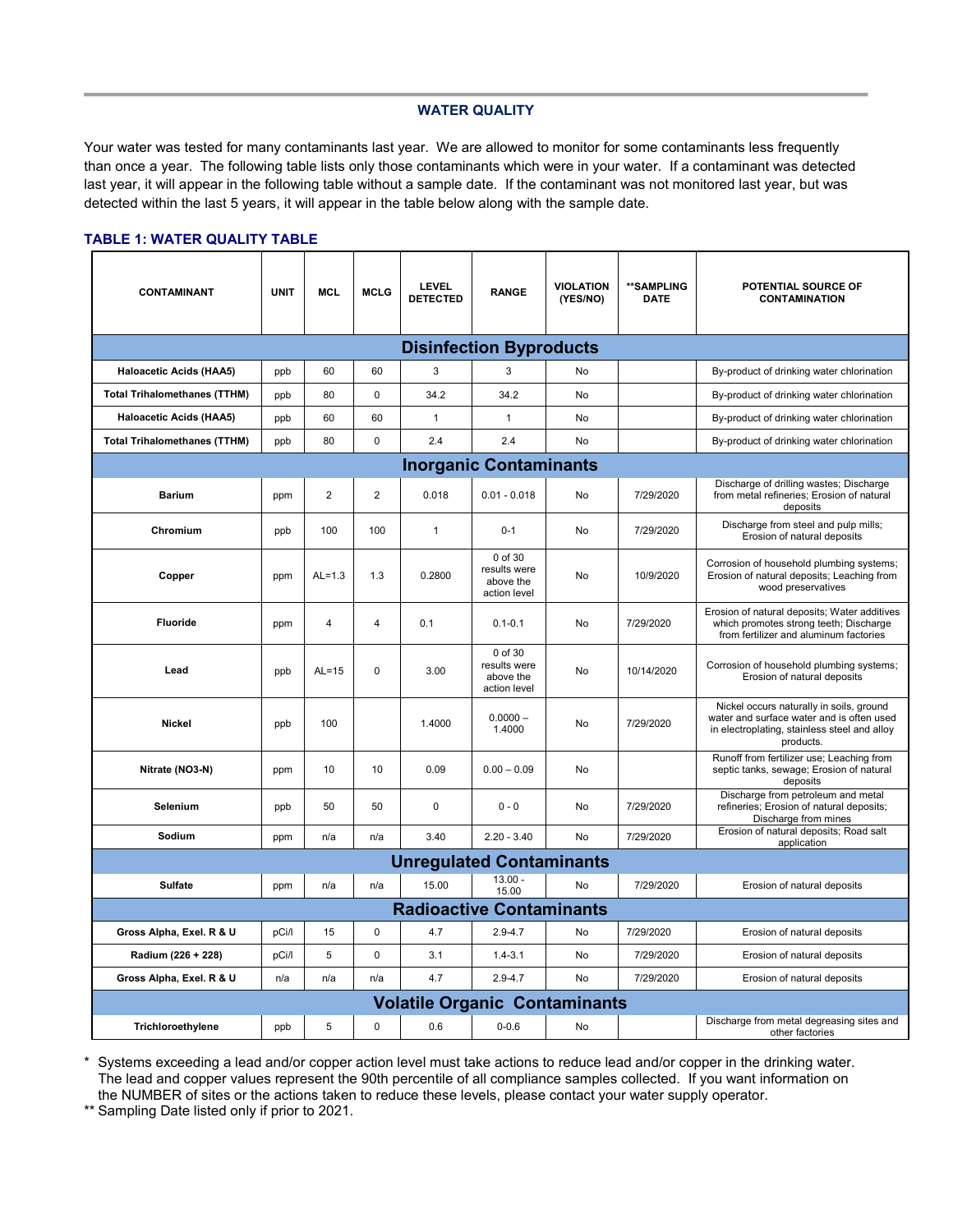The following table lists contaminants which were detected in your water and that have either a Health Advisory Level (HAL), a Secondary Maximum Contaminant Level (SMCL), or both. There are no violations for detections of contaminants that exceed Health Advisory Levels, Groundwater Standards or Secondary Maximum Contaminant Levels. Secondary Maximum Contaminant Levels are levels that do not present health concerns but may pose aesthetic problems such as objectionable taste, odor, or color. Heath Advisory Levels are levels at which problems such as objectionable taste, odor, or color. Health Advisory Levels are levels at which concentrations of the contaminant present a health risk.

| <b>CONTAMINANT</b>                       | <b>UNIT</b> | <b>SMCL</b> | <b>HAL</b> | <b>LEVEL</b><br><b>DETECTED</b> | <b>RANGE</b>       | **SAMPLING<br><b>DATE</b> | <b>POTENTIAL SOURCE OF</b><br><b>CONTAMINATION</b>                    |
|------------------------------------------|-------------|-------------|------------|---------------------------------|--------------------|---------------------------|-----------------------------------------------------------------------|
| <b>Other Substances (Aesthetic Goal)</b> |             |             |            |                                 |                    |                           |                                                                       |
| Chloride                                 | ppm         | 250         |            | 3.00                            | $1.10 - 3.00$      |                           | Runoff, leaching from natural deposits,<br>road salt, water softeners |
| Iron*                                    | ppm         | 0.3         |            | 0.41                            | $0.00 - 0.41$      | 7/19/2017                 | Runoff/leaching from natural deposits,<br>industrial wastes           |
| Manganese                                | ppm         | 0.05        | 0.3        | 0.02                            | $0.00 - 0.02$      | 7/19/2017                 | Leaching from natural deposits                                        |
| Sulfate                                  | ppm         | 250         |            | 15.00                           | $13.00 -$<br>15.00 | 7/19/2020                 | Runoff-leaching from natural deposits,<br>industrial wastes           |
| Zinc                                     | ppm         | 5           |            | 0.01                            | $0.00 - 0.01$      | 7/19/2017                 | Runoff/leaching from natural deposits,<br>industrial wastes           |

# **TABLE 2: WATER QUALITY TABLE**

\*Wates containing iron in quantities above the SMCL are not hazardous to health but may be objectionable for taste, odor, or color.

# **ADDITIONAL HEALTH INFORMATION**

If present, elevated levels of lead can cause serious health problems, especially for pregnant women and young children. Lead in drinking water is primarily from materials and components associated with service lines and home plumbing. Fitchburg Utility is responsible for providing high quality drinking water, but cannot control the variety of materials used in plumbing components. When your water has been sitting for several hours, you can minimize the potential for lead exposure by flushing your tap for 30 seconds to 2 minutes before using water for drinking or cooking. If you are concerned about lead in your water, you may wish to have your water tested. Information on lead in drinking water, testing methods, and steps you can take to minimize exposure is available from the Safe Drinking Water Hotline or at www.epa.gov/safewater/lead.

# **OTHER COMPLIANCE**

#### **TABLE 3: MONITORING VIOLATIONS**

| <b>DESCRIPTION</b>                        | <b>CONTAMINANT GROUP</b>     | <b>SAMPLE LOCATION</b> | <b>COMPLIANCE PERIOD</b><br><b>ENGINE</b> |          |  |  |  |
|-------------------------------------------|------------------------------|------------------------|-------------------------------------------|----------|--|--|--|
| <b>Monitoring Violation</b>               |                              |                        |                                           |          |  |  |  |
| Fail to collect - Routine<br>Samples RTCR | Microbiological Contaminants | Distribution System    | 10/1/21                                   | 10/31/21 |  |  |  |

We are required to monitor your drinking water for specific contaminants on a regular basis. Results of regular monitoring are an indicator of whether or not your drinking water meets health standards. During the compliance period noted in the above table, we did not complete all monitoring or testing for contaminant(s) noted, and therefore cannot be sure of the quality of your drinking water during that time.

**Actions Taken:** Utility staff was unable to access one of the monitoring sites in October of 2021. The Utility has worked with management at this site to ensure access.